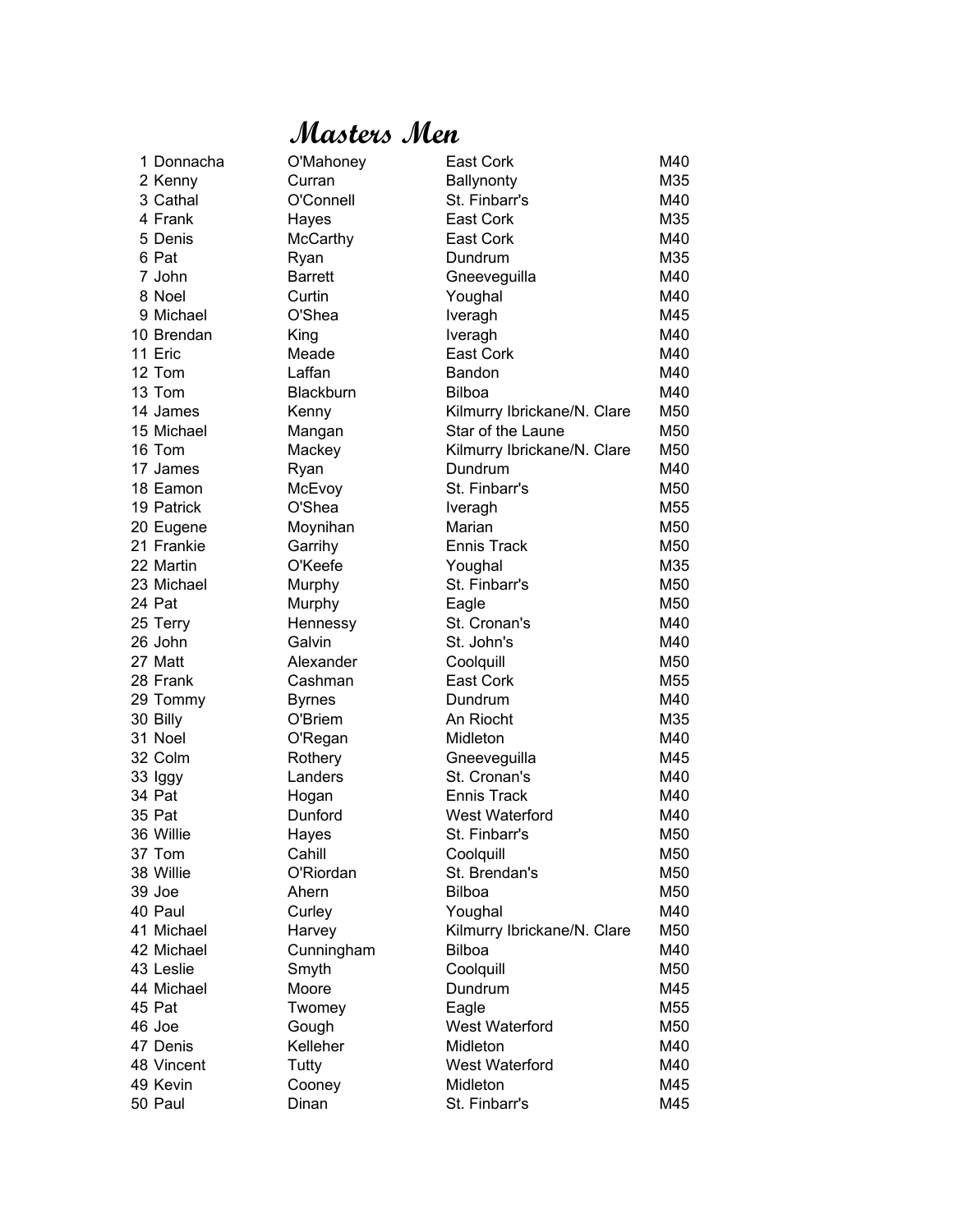| 51 Conor   | Murray        | West Waterford        | M40 |
|------------|---------------|-----------------------|-----|
| 52 Donal   | <b>Burke</b>  | Youghal               | M40 |
| 53 Con     | Kelleher      | <b>West Waterford</b> | M55 |
| 54 Michael | O'Connor      | Faranfore MV          | M55 |
| 54 Denis   | Kenny         | St. Catherine's       | M50 |
| 55 Colin   | Lyons         | West Waterford        | M55 |
| 56 Neill   | Hall          | Ballynonty            | M40 |
| 58 John    | Quigley       | Eagle                 | M50 |
| 59 Dan     | kennedy       | St. Finbarr's         | M50 |
| 60 Joe     | Murphy        | Eagle                 | M50 |
| 61 Ned     | Ronsell       | Midleton              | M35 |
| 62 Michael | Dunne         | St. Finbarr's         | M60 |
| 63 Calvin  | Hayes         | <b>Bilboa</b>         | M40 |
| 64 Johnny  | O'Connor      | West Waterford        | M35 |
| 65 Willie  | O'Mahoney     | Youghal               | M60 |
| 66 Michael | Dineen        | Gneeveguilla          | M45 |
| 67 Sean    | Whelan        | Ennis Track           | M55 |
| 68 Flor    | O'Leary       | St. Finbarr's         | M70 |
| 69 Paddy   | Lonergan      | <b>Bilboa</b>         | M65 |
| 71 Donal   | Reen          | Gneeveguilla          | M40 |
| 72 Ted     | Feehan        | Gneeveguilla          | M65 |
| 73 Michael | Adamson       | Liscarroll            | M55 |
| 74 Mike    | <b>Browne</b> | Gneeveguilla          | M65 |

| 1 Kenny  | Curran   | <b>Ballynonty</b> |
|----------|----------|-------------------|
| 2 Frank  | Hayes    | East Cork         |
| 3 Pat    | Ryan     | Dundrum           |
| 4 Martin | O'Keefe  | Youghal           |
| 5 Billy  | O'Briem  | An Riocht         |
| 6 Ned    | Ronsell  | Midleton          |
| 7 Johnny | O'Connor | West Waterford    |
|          |          |                   |

| 1 Donnacha | O'Mahoney        | East Cork     |
|------------|------------------|---------------|
| 2 Cathal   | O'Connell        | St. Finbarr's |
| 3 Denis    | <b>McCarthy</b>  | East Cork     |
| 4 John     | <b>Barrett</b>   | Gneeveguilla  |
| 5 Noel     | Curtin           | Youghal       |
| 6 Brendan  | King             | Iveragh       |
| 7 Eric     | meade            | East Cork     |
| 8 Tom      | Laffan           | Bandon        |
| 9 Tom      | <b>Blackburn</b> | <b>Bilboa</b> |
| 10 James   | Ryan             | Dundrum       |
| 11 Terry   | Hennessy         | St. Cronan's  |
| 12 John    | Galvin           | St. John's    |
| 13 Tommy   | <b>Byrnes</b>    | Dundrum       |
| 14 Noel    | O'Regan          | Midleton      |
| 15 Iggy    | Landers          | St. Cronan's  |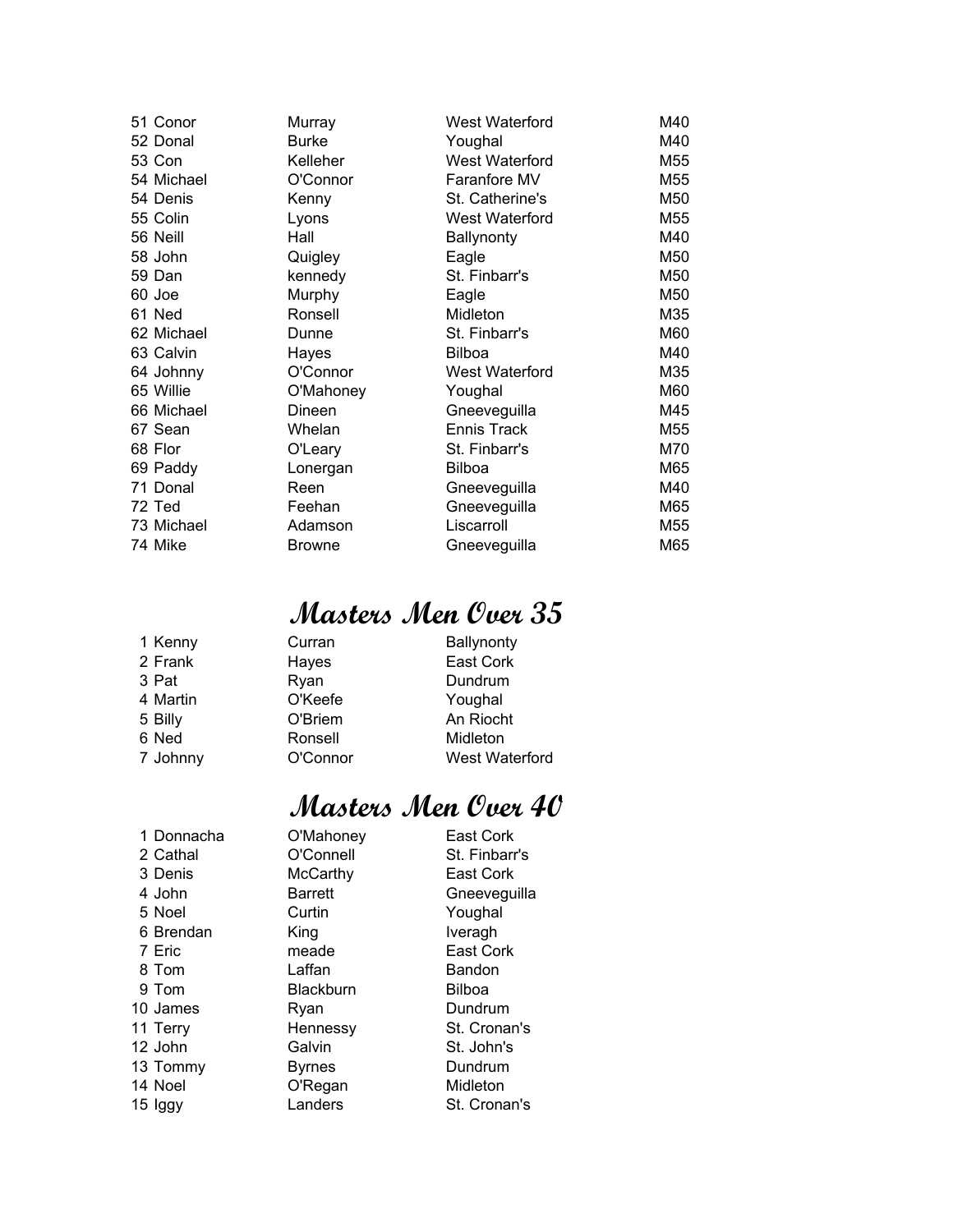| 16 Pat     | Hogan        | <b>Ennis Track</b>    |
|------------|--------------|-----------------------|
| 17 Pat     | Dunford      | West Waterford        |
| 18 Paul    | Curley       | Youghal               |
| 19 Michael | Cunningham   | <b>Bilboa</b>         |
| 20 Denis   | Kelleher     | Midleton              |
| 21 Vincent | Tutty        | <b>West Waterford</b> |
| 22 Conor   | Murray       | West Waterford        |
| 23 Donal   | <b>Burke</b> | Youghal               |
| 24 Neill   | Hall         | Ballynonty            |
| 25 Calvin  | Hayes        | <b>Bilboa</b>         |
| 26 Donal   | Reen         | Gneeveguilla          |

| 1 Michael | O'Shea  | Iveragh       |
|-----------|---------|---------------|
| 2 Colm    | Rothery | Gneeveguilla  |
| 3 Michael | Moore   | Dundrum       |
| 4 Kevin   | Cooney  | Midleton      |
| 5 Paul    | Dinan   | St. Finbarr's |
| 6 Michael | Dineen  | Gneeveguilla  |
|           |         |               |

| 1st | County     | Cork             | 32pts            |
|-----|------------|------------------|------------------|
|     | 1 Donnacha | O'Mahoney        | East Cork        |
|     | 3 Cathal   | O'Connell        | St. Finbarr's    |
|     | 4 Frank    | Hayes            | <b>East Cork</b> |
|     | 5 Denis    | <b>McCarthy</b>  | <b>East Cork</b> |
|     | 8 Noel     | Curtin           | Youghal          |
|     | 11 Eric    | Meade            | East Cork        |
| 2nd | County     | <b>Tipperary</b> | 154pts           |
|     | 2 Kenny    | Curran           | Ballynonty       |
|     | 6 Pat      | Ryan             | Dundrum          |
|     | 17 James   | Ryan             | Dundrum          |
|     | 29 Tommy   | <b>Byrnes</b>    | Dundrum          |
|     | 44 Michael | Moore            | Dundrum          |
|     | 56 Neill   | Hall             | Ballynonty       |
| 3rd | County     | Kerry            | 154pts           |
|     | 7 John     | <b>Barrett</b>   | Gneeveguilla     |
|     | 9 Michael  | O'Shea           | Iveragh          |
|     | 10 Brendan | King             | Iveragh          |
|     | 30 Billy   | O'Briem          | An Riocht        |
|     | 32 Colm    | Rothery          | Gneeveguilla     |
|     | 66 Michael | Dineen           | Gneeveguilla     |
| 1st | Club       | East Cork        | 21pts            |
|     | 1 Donnacha | O'Mahoney        |                  |
|     | 4 Frank    | Hayes            |                  |
|     | 5 Denis    | McCarthy         |                  |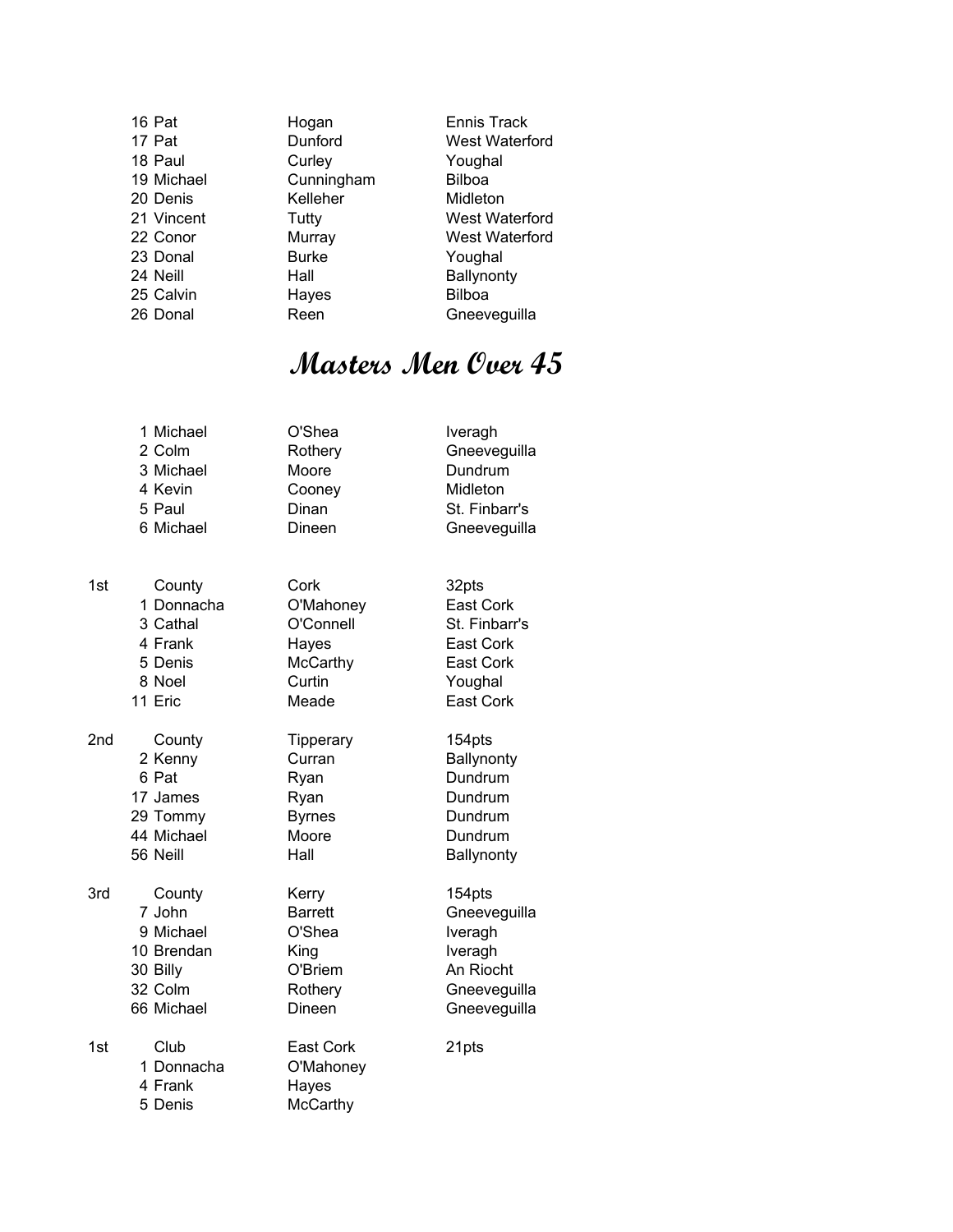|                 | 11 Eric                                             | Meade                                                  |        |
|-----------------|-----------------------------------------------------|--------------------------------------------------------|--------|
| 2 <sub>nd</sub> | Club<br>6 Pat<br>17 James<br>29 Tommy<br>44 Michael | Dundrum<br>Ryan<br>Ryan<br><b>Byrnes</b><br>Moore      | 96pts  |
| 3rd             | Club<br>8 Noel<br>22 Martin<br>40 Paul<br>52 Donal  | Youghal<br>Curtin<br>O'Keefe<br>Curley<br><b>Burke</b> | 132pts |

| 1 James    | Kenny     | Kilmurry Ibrickane/N. Clare |
|------------|-----------|-----------------------------|
| 2 Michael  | Mangan    | Star of the Laune           |
| 3 Tom      | Mackey    | Kilmurry Ibrickane/N. Clare |
| 4 Eamon    | McEvoy    | St. Finbarr's               |
| 5 Eugene   | Moynihan  | Marian                      |
| 6 Frankie  | Garrihy   | Ennis Track                 |
| 7 Michael  | Murphy    | St. Finbarr's               |
| 8 Pat      | Murphy    | Eagle                       |
| 9 Matt     | Alexander | Coolquill                   |
| 10 Willie  | Hayes     | St. Finbarr's               |
| 11 Tom     | Cahill    | Coolquill                   |
| 12 Willie  | O'Riordan | St. Brendan's               |
| 13 Joe     | Ahern     | <b>Bilboa</b>               |
| 14 Michael | Harvey    | Kilmurry Ibrickane/N. Clare |
| 15 Leslie  | Smyth     | Coolquill                   |
| 16 Joe     | Gough     | West Waterford              |
| 17 Denis   | Kenny     | St. Catherine's             |
| 18 John    | Quigley   | Eagle                       |
| 19 Dan     | kennedy   | St. Finbarr's               |
| 20 Joe     | Murphy    | Eagle                       |
|            |           |                             |

## **Masters Men Over 55**

| 1 Patrick | O'Shea   | Iveragh            |
|-----------|----------|--------------------|
| 2 Frank   | Cashman  | East Cork          |
| 3 Pat     | Twomey   | Eagle              |
| 4 Con     | Kelleher | West Waterford     |
| 5 Colin   | Lyons    | West Waterford     |
| 6 Michael | O'Connor | Faranfore MV       |
| 7 Sean    | Whelan   | <b>Ennis Track</b> |
| 8 Michael | Adamson  | Liscarroll         |
|           |          |                    |